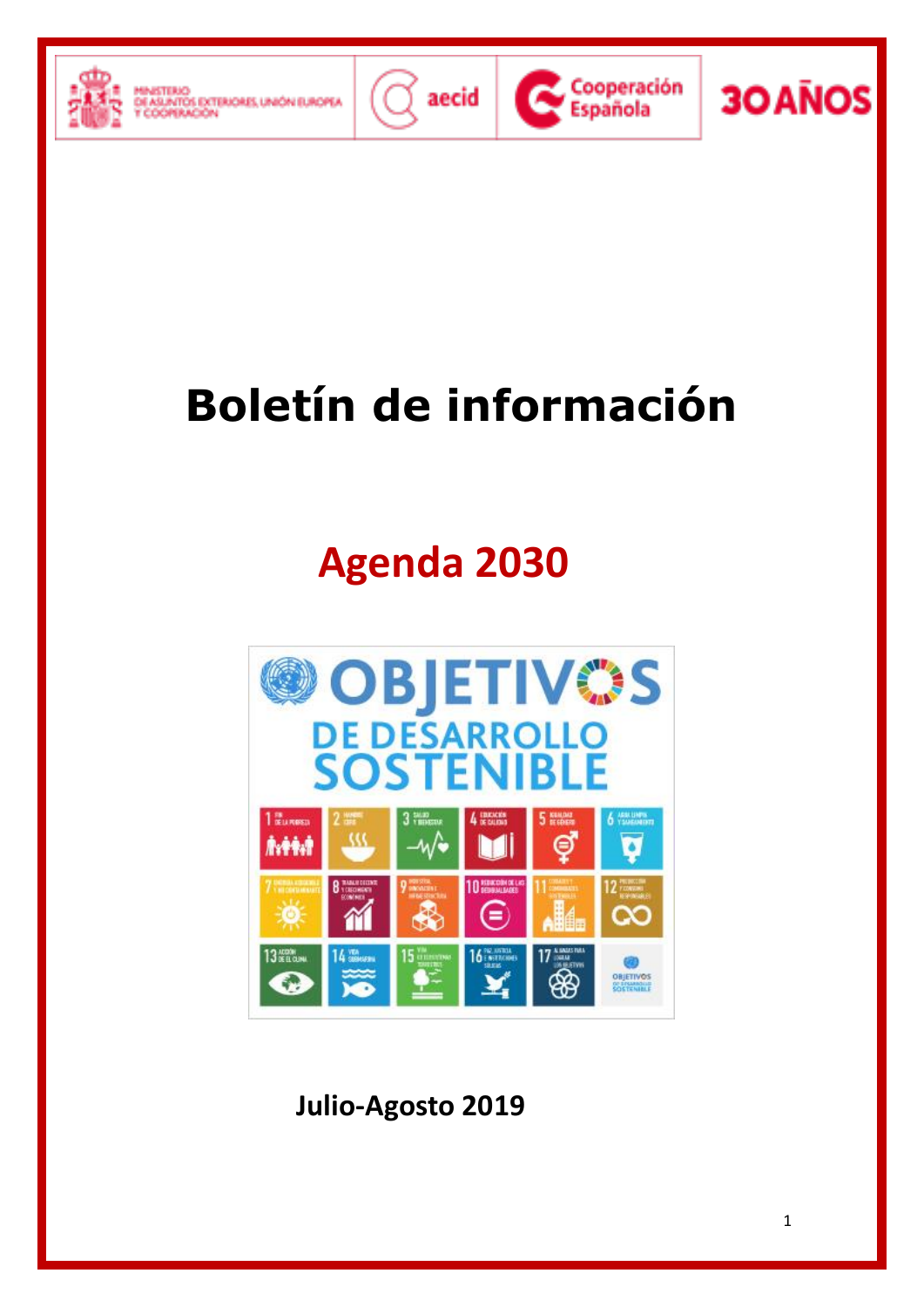

### **ODS-eina un acelerador para lograr los Objetivos de Desarrollo Sostenible**

#### http://www.itd.upm.es/odseina/

## **La Agenda 2030 y los ODS: Nueva arquitectura para la Seguridad**. **Presidencia de Gobierno. Agenda 2030. 2019**

Una obra que, coordinada por el almirante Fernando García Sanchez, recoge las reflexiones de 11 autores, expertos del mundo académico, militar, de la administración, del ámbito empresarial y de los centros de pensamiento que analizan la relación entre la seguridad y el desarrollo

https://www.dsn.gob.es/es/documento/agenda-2030-ods-nueva-arquitectura-para-seguridad



## **Tecnología con propósito. El impacto social de la empresa en la era digital. Observatorio Empresarial contra la pobreza. Codespa. 2 de julio 2019.**

¿De qué manera pueden las empresas contribuir a mejorar la vida de personas en riesgo de exclusión a través de la tecnología? La Cuarta Revolución Industrial de alcance global, está creando un mundo con nuevas oportunidades, necesidades sociales, brechas y desigualdades que deben ser atendidas. Las empresas no pueden permanecer ajenas a unos vientos de transformación que soplan más fuertes que nunca.

[https://www.empresascontralapobreza.org/publicaciones\\_landing/tecnologiaconproposito/](https://www.empresascontralapobreza.org/publicaciones_landing/tecnologiaconproposito/)

## **Foro Multiactor. Agenda 2030. Diálogo para contribuir a la futura Estrategia de Desarrollo sostenible. 3 de julio 2019.**

100 expertos representando a todos los actores se reúnen convocados por Intermón-Oxfam, WWF, Unicef, Red Española de Pacto Mundial y REDS para contribuir al proceso de definición de la Estrategia de Desarrollo Sostenible en el marco de una jornada de trabajo participativa sobre tres temas:

- Medir el desarrollo sostenible más allá del PIB
- Desigualdad y exclusión.
- Cambio en el modelo de producción y consumo de alimentos.

[https://www.pactomundial.org/2019/07/celebramos-el-foro-multiactor-agenda-2030-accion-pionera-para-contribuir-a-la](https://www.pactomundial.org/2019/07/celebramos-el-foro-multiactor-agenda-2030-accion-pionera-para-contribuir-a-la-estrategia-de-desarrollo-sostenible/)[estrategia-de-desarrollo-sostenible/](https://www.pactomundial.org/2019/07/celebramos-el-foro-multiactor-agenda-2030-accion-pionera-para-contribuir-a-la-estrategia-de-desarrollo-sostenible/)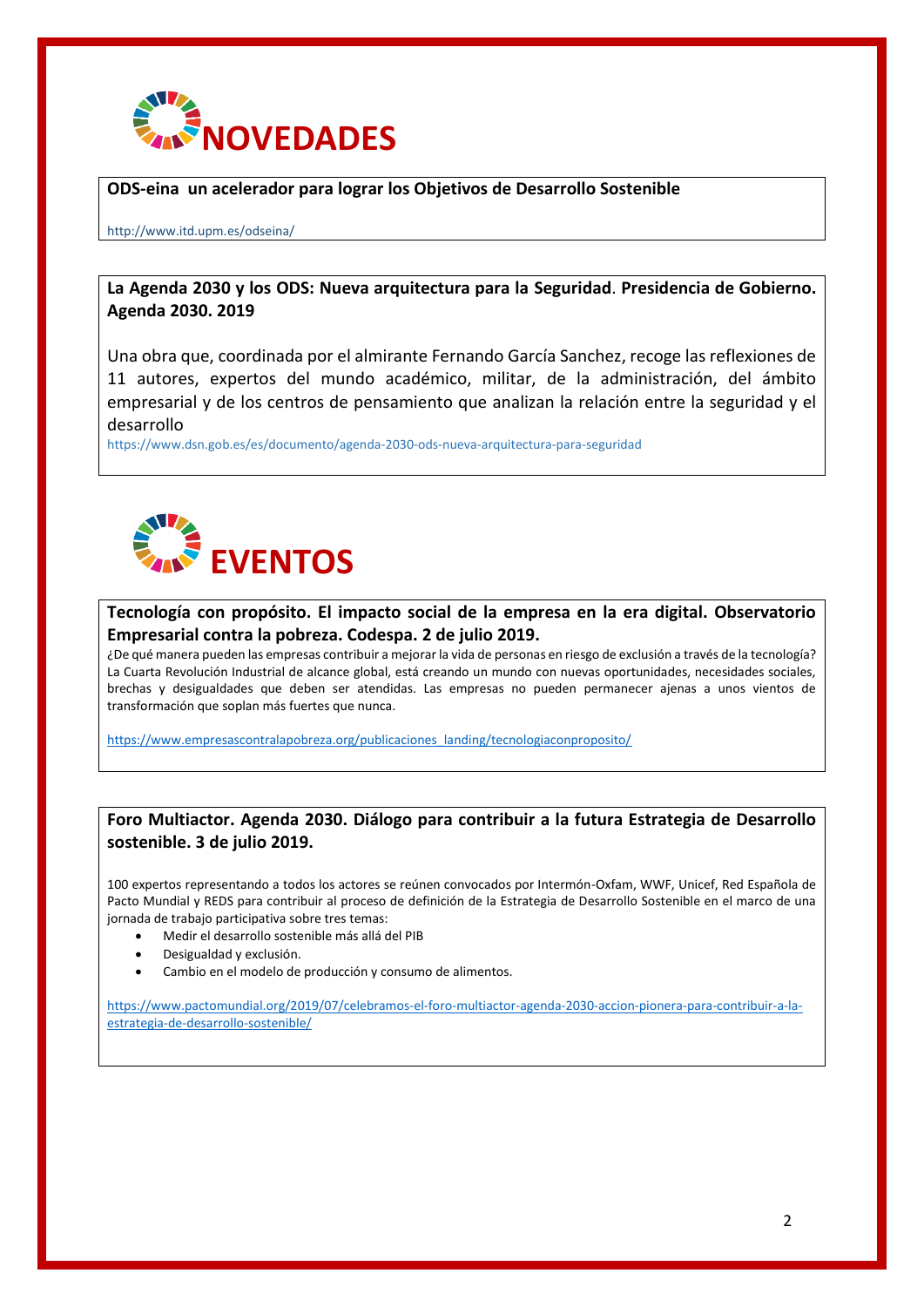## **High Level Political Forum. Naciones Unidas. Nueva York 9-18/ July 2019**

The theme will be "*Empowering people and ensuring inclusiveness and equality*". The set of goals to be reviewed in depth is the following:

- **[Goal 4.](https://sustainabledevelopment.un.org/sdg4)** Ensure inclusive and equitable quality education and promote lifelong learning opportunities for all
- **[Goal 8.](https://sustainabledevelopment.un.org/sdg8)** Promote sustained, inclusive and sustainable economic growth, full and productive employment and decent work for all
- **[Goal 10.](https://sustainabledevelopment.un.org/sdg10)** Reduce inequality within and among countries
- **[Goal 13.](https://sustainabledevelopment.un.org/sdg13)** Take urgent action to combat climate change and its impacts
- **[Goal 16.](https://sustainabledevelopment.un.org/sdg16)** Promote peaceful and inclusive societies for sustainable development, provide access to justice for all and build effective, accountable and inclusive institutions at all levels
- **[Goal 17.](https://sustainabledevelopment.un.org/sdg17)** Strengthen the means of implementation and revitalize the global partnership for sustainable development

https://sustainabledevelopment.un.org/hlpf/2019/

### **Presentación Informe de Desarrollo Sostenible 10 de julio 2019. REDS**

Un nuevo informe realizado por la Red de Soluciones para el Desarrollo Sostenible [\(SDSN,](http://unsdsn.org/) por sus siglas en inglés) sitúa a España en la posición 21, entre 162 países, en términos de desarrollo sostenible. Nuestro país ocupa un lugar por debajo de los países nórdicos, en particular Suecia, Dinamarca y Finlandia, quienes lideran el ranking este año.

<http://reds-sdsn.es/sdg-index-2019> <https://www.youtube.com/watch?v=-aQeWL7-uXw&feature=youtu.be>



## *AGENDA INTERNACIONAL***.**

### **Sustainable development in the European Union. Monitoring report on progress towards the SDGs in an EU context. 2019 edition.**

This publication, entitled is the third in the series of annual monitoring exercises launched by Eurostat in 2017. It is based on the EU SDG indicator set that was developed to monitor progress towards the SDGs in an EU context. The set was adopted in May 2017 by the European Statistical System Committee

https://ec.europa.eu/eurostat/documents/3217494/9940483/KS-02-19-165-EN-N.pdf/1965d8f5-4532-49f9-98ca-5334b0652820

## **A GUIDE TO SDG INTERACTIONS: FROM SCIENCE TO IMPLEMENTATION. International Council for Science**

Key interactions at goal and target level in SDG 2, 3, 7 and 14

https://council.science/cms/2017/05/SDGs-Guide-to-Interactions.pdf

**Informe de los Objetivos de Desarrollo Sostenible 2019. Naciones Unidas. Nueva York 2019** Panorama general y pormenorizado de la situación de cada ODS.

https://unstats.un.org/sdgs/report/2019/The-Sustainable-Development-Goals-Report-2019\_Spanish.pdf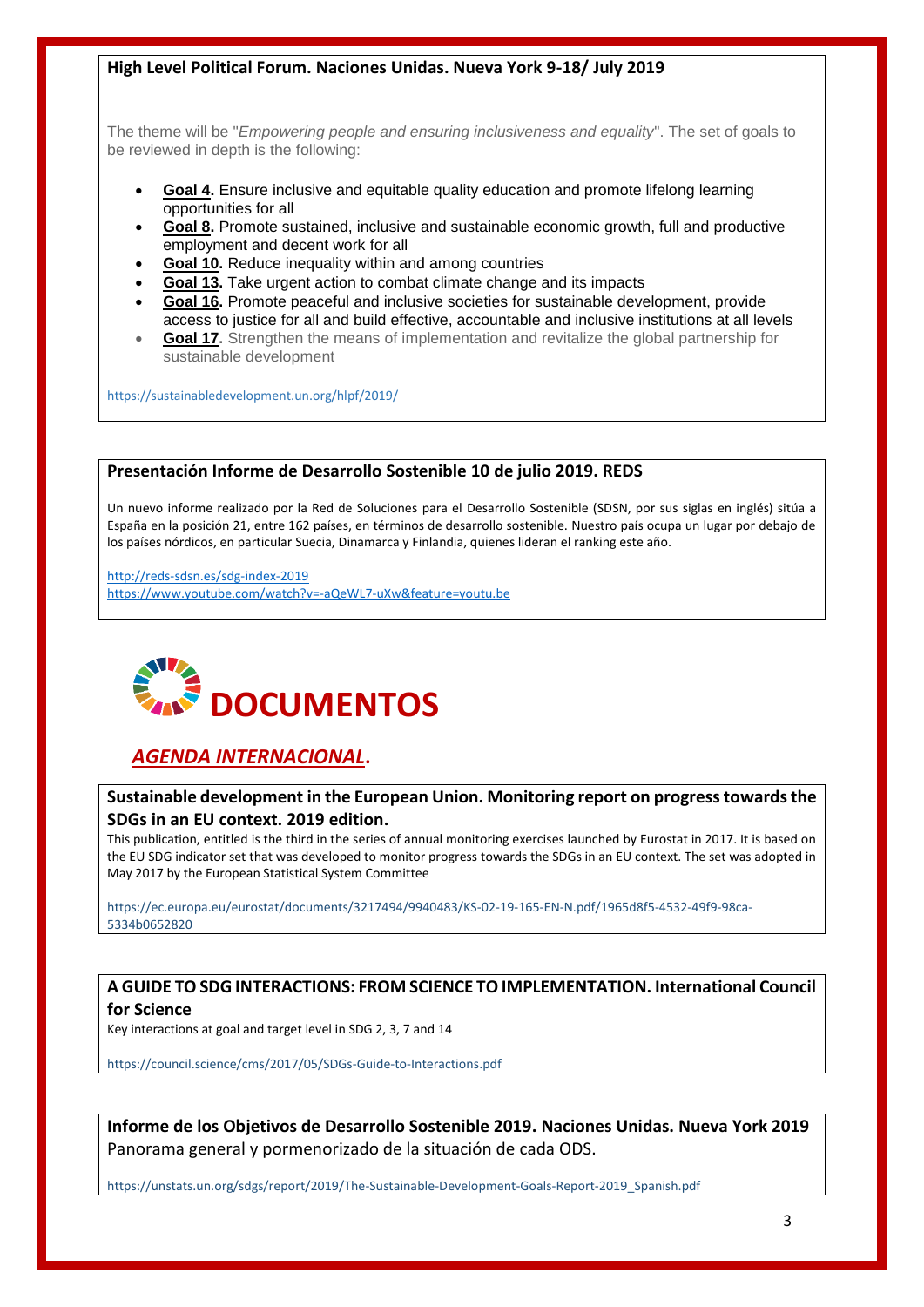## *AGENDA NACIONAL.*

|                   |                                              |                                                                           |                             | Publicado el SDG index 2019 en España . REDS-SDND<br><b>SUSTAINABLE DEVELOPMENT REPORT 2019</b><br><b>TENDENCIAS ODS PARA ESPAÑA</b> |                                      |                                                |                                                    |                                                                                                                |
|-------------------|----------------------------------------------|---------------------------------------------------------------------------|-----------------------------|--------------------------------------------------------------------------------------------------------------------------------------|--------------------------------------|------------------------------------------------|----------------------------------------------------|----------------------------------------------------------------------------------------------------------------|
| $1NO$ POWERTY     | ZERO<br>HUNGER                               | <b>GOOD HEALTH</b><br>AND WELL-REING                                      | <b>QUALITY</b><br>FOUCATION | 5<br><b>SENDER</b>                                                                                                                   | <b>CLEAN WATER</b><br>AND SANITATION | AFFORDABLE AND<br><b>CLEAN ENERGY</b>          | <b>DECENT WORK AND</b><br><b>FCOMOMIC GROWER</b>   | <b>CA INDUSTRY INVOLVATION</b>                                                                                 |
| <b>10 REDUCED</b> | <b>SUSTAINABLE CITIES</b><br>AND CONNUMITIES | <b>RESPONSIBLE</b><br><b>CONSUMPTION</b><br><b>MO PRODUCTION</b><br>65.65 | 13 SUMATE                   | 14 UFF BELOW WATER                                                                                                                   | $15iff$ <sub><i>IM LAND</i></sub>    | <b>16 PEACE, JUSTICE</b><br><b>MSTITUTIONS</b> | <b>17 PARTMERSHIPS</b>                             |                                                                                                                |
| Decreasing        | Stagnating<br>www.sdgindex.org               | Moderately improving                                                      |                             | On track or maintaining SDG achievement                                                                                              |                                      | ·· Information unavailable                     | <b>RED</b><br>ESPAÑOLA<br>DESARROLLO<br>SOSTENIBLE | SUSTAINABLE DEVELOPMENT<br>SOLUTIONS NETWORK<br><b>UNLOCKED, INSTRUCTION SUITE TIME ENGINEERS INSTRUCTIONS</b> |



POLICY COHERENCE FOR SUSTAINABLE DEVELOPMENT **TOOLKIT** 

The PCSD online toolkit provides practical guidance, self-assessment checklists, good practice examples and tools to analyse, enhance and track progress on policy coherence in the implementation of the Sustainable Development Goals (SDGs).

It aims to guide decision-makers and practitioners in:

•Conducting analysis to improve understanding on the interactions among SDGs and targets (synergies and trade-offs) and their implications;

•Strehgthening existing institutional mechanisms which can support a more coherent and integrated implementation of the SDGs;

•Identifying options for monitoring, assessing and reporting progress on policy coherence for sustainable development.

This tool is supplemented by thematic analysis developed by the OECD on three cross-cutting areas: food security, illicit financial flows and green growth.

<http://www.oecd.org/governance/pcsd/toolkit/>

## *LOCALIZACIÓN DE LA AGENDA*

**LOCAL AND REGIONAL GOVERNMENTS' REPORT TO THE 2019 HLPF. TOWARDS THE LOCALIZATION OF THE SDGs. Global Task Force. UCLG**

Statement of the organized constituency of local and regional governments gathered at the 2019 High-Level Political Forum New York, 15 July 2019

https://www.global-taskforce.org/sites/default/files/2019- 07/Towards%20the%20localization%20of%20the%20SDGs.pdf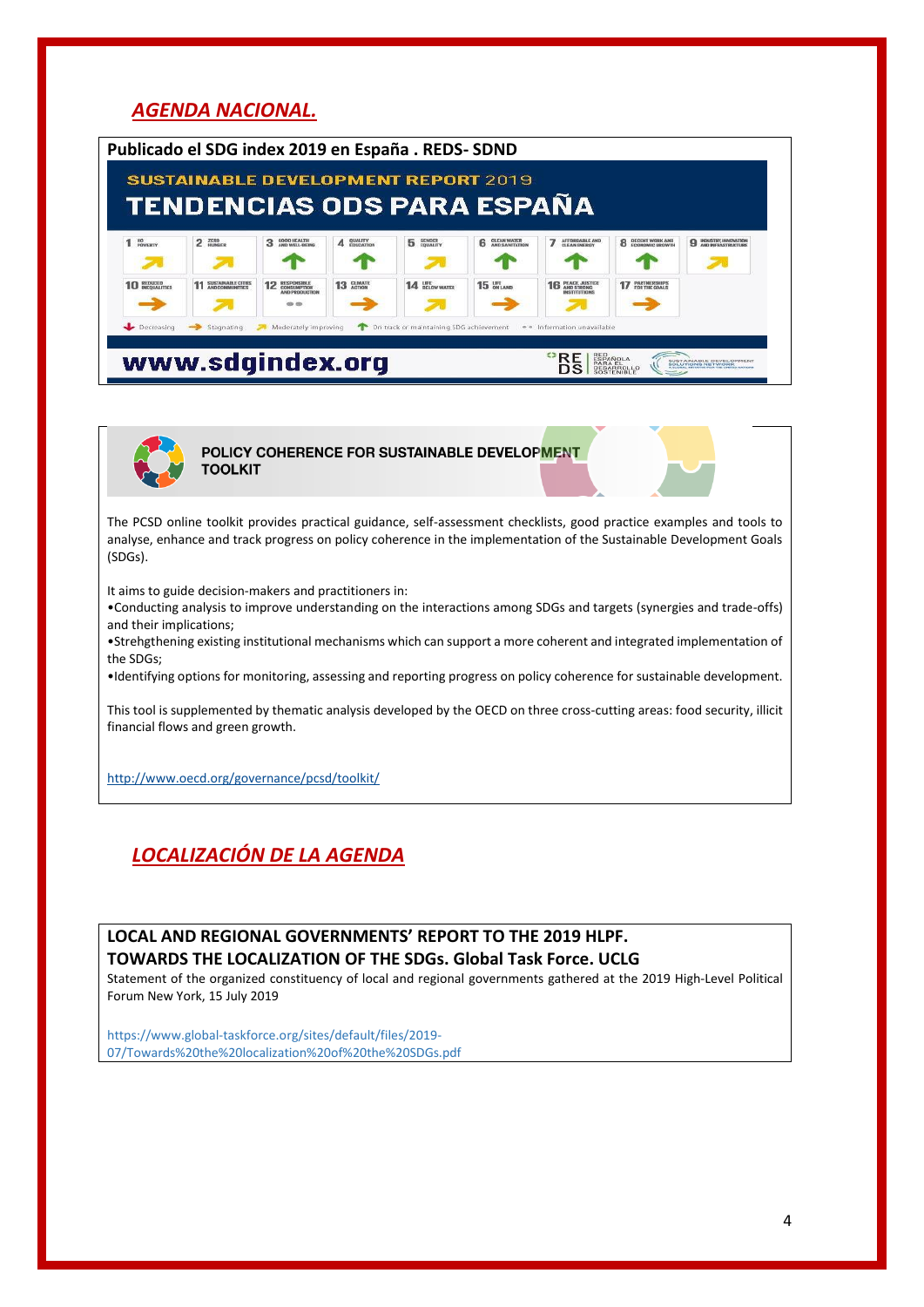#### **OBJETIVOS DE DESARROLLO** 1 FIN<br>1 DE LA POBREZA **3** SALUD<br>Y BIENESTAR **6** AGUA LIMPIA<br>
Y SANEAMIENTO 4 EDUCACIÓN 2 HAMBRE **5 IGUALDAD**  $\overline{\mathcal{M}}$ **The Fraction**  $-\sqrt{\bullet}$  $\boldsymbol{\ominus}$  $10<sub>5</sub>$ 8 9 11 ENERGIA ASEQUIBI<br>Y NO CONTAMINANT 12 ි R ☶ ALIANZAS PARA<br>Lograr<br>Los objetivos 13 ACCIÓN 14 **VIDA<br>Submarina** 15 16  $17$ VIDA<br>De Ecosistemas<br>Terrestres 0 **OBJETIVOS**<br>DE DESARROLLO<br>SOSTENIBLE \$ Egypt



**OBJETIVO 2**





**OBJETIVO 4**

**MEETING COMMITMENTSARE OUNTR-ES ON TRAK TO AH-EVE SDG 4? Unesco-UIS, GPE**

**https://unesdoc.unesco.org/ark:/48223/pf0000369009/PDF/369009eng.pdf.multi**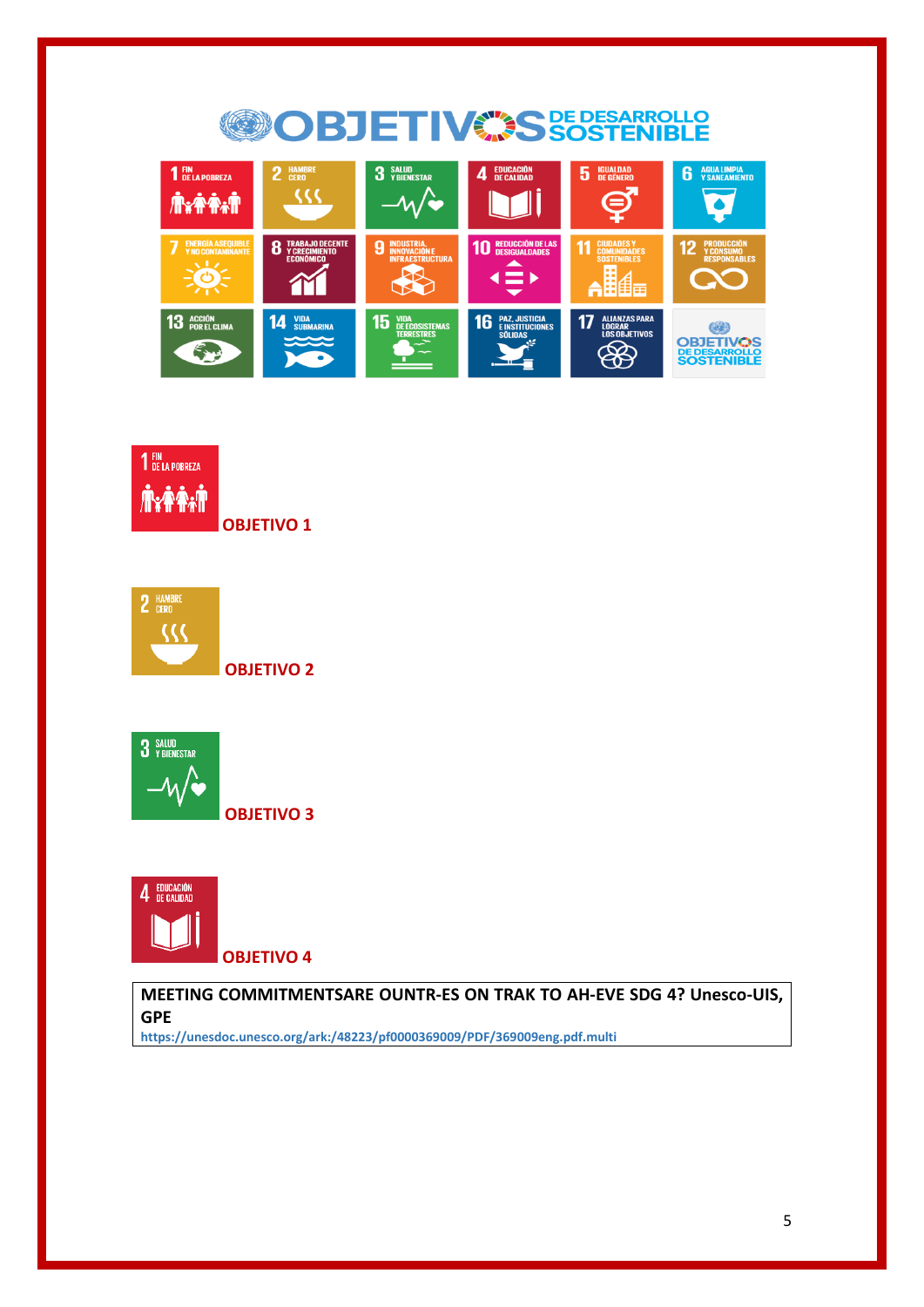## **GUIDANCE NOTE GENDER. gender equality in and through education. INEE-UNGEI. July 2019.**

the INEE Guidance Note on Gender provides strategies to ensure that girls, boys, women, and men in contexts of conflict and crisis equally enjoy the protection and learning outcomes that quality education can provide. It also outlines principles for gender-responsive programming, in alignment with the INEE Minimum Standards for Education in Emergencies. The Guidance Note on Gender shows how attention to gender dynamics and social constraints will result in better education for all crisis-affected populations and help build inclusive, equitable education systems for the future

https://inee.org/resources/inee-guidance-note-gender







**OBJETIVO 7**





**Governing Missions in the European Union** *by Mariana MAZZUCATO.* **Directorate-General for Research and Innovation. European Union**

This report looks at the 'how': how to implement and govern a mission-oriented process so that it unleashes the full creativity and ambition potential of R&I policymaking; and how it crowds-in investments from across Europe in the process

https://ec.europa.eu/info/sites/info/files/research\_and\_innovation/contact/documents/ec\_rtd\_mazzucatoreport-issue2\_072019.pdf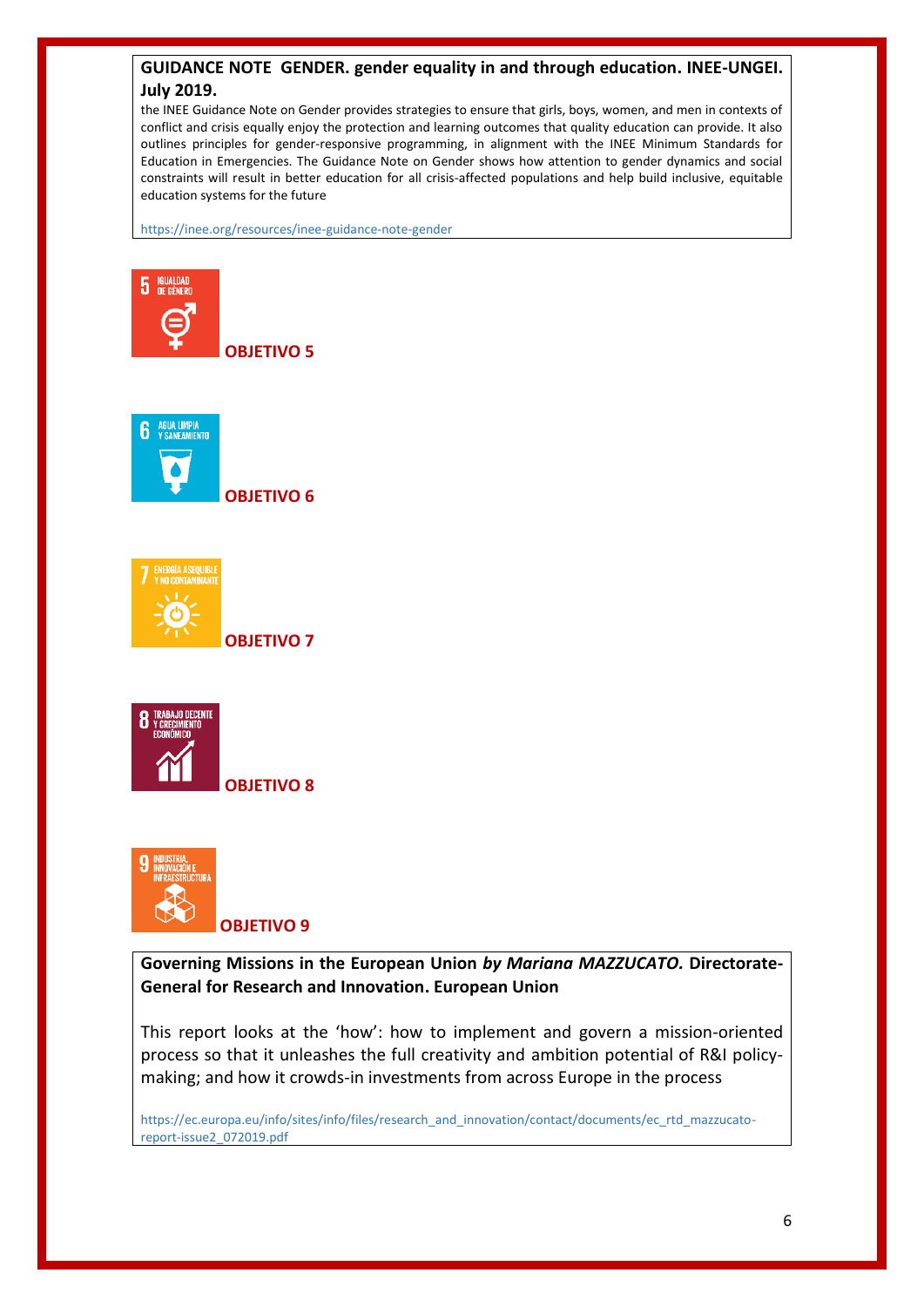

**Informe sobre la Desigualdad Global. Resumen ejecutivo. 2018. World inequality Lab. Coordinado por Lucas Chancel.** 

https://wir2018.wid.world/files/download/wir2018-summary-spanish.pdf

**Achieving the SDGs and 'leaving no one behind' Maximising synergies and mitigating trade-offs. David Donoghue and Amina Khan July . ODI 2019**

Reflexión del ODI para el HLPF de Julio 2019.

https://www.odi.org/sites/odi.org.uk/files/resource-documents/12771.pdf

**Programas sociales, superación de la pobreza e inclusión laboral: aprendizajes desde América Latina y el Caribe.**

En América Latina y el Caribe se están implementando diversos programas sociales para superar la pobreza y reducir las desigualdades a lo largo del ciclo de vida, como los programas de transferencias condicionadas, los programas de inclusión laboral y productiva, y las pensiones sociales. En este libro se ofrece un análisis actualizado de estos programas y su relación con la inclusión laboral, y se abordan los debates en curso sobre sus posibles incentivos y desincentivos a la oferta laboral, formalización y trabajo infantil entre la población destinataria.

https://www.cepal.org/es/publicaciones/44602-programas-sociales-superacion-la-pobreza-inclusion-laboralaprendizajes-

america?utm\_source=CiviCRM&utm\_medium=email&utm\_campaign=20190717\_Seleccion\_desarrollo\_social



**OBJETIVO 11**

**Ciudades Sostenibles: acción climática y comunidades sostenibles. AVINA,Red Argentina de Municipios contra cambio climático, Action LAC. Julio 2019**

https://www.youtube.com/watch?v=ciVcligqXc4&app=desktop